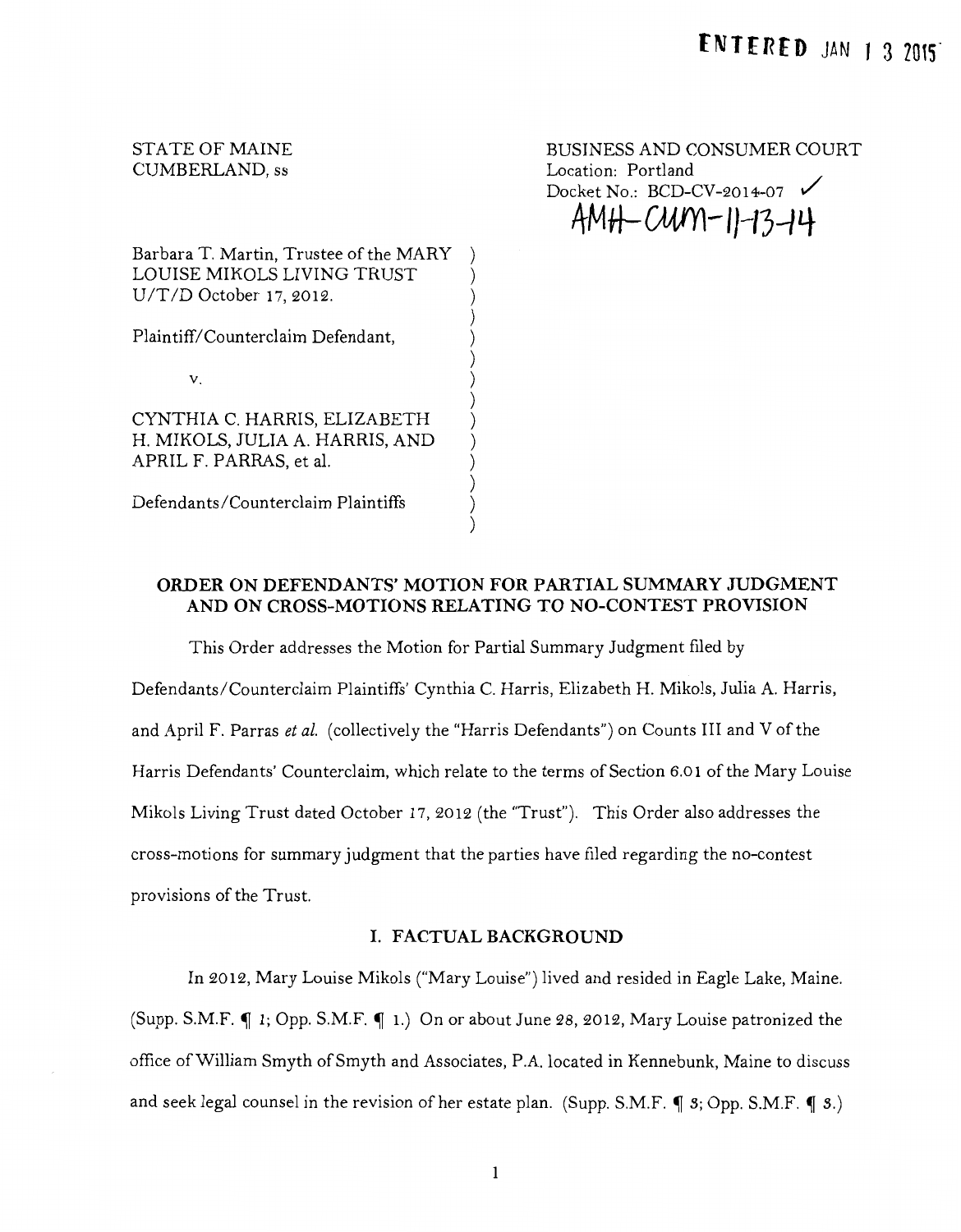At the time of her first meeting with Attorney Smyth, Mary Louise was 84 years old. *Id.* Mary Louise met with Attorney Smyth on three occasions and exchanged a series of phone calls.<sup>1</sup> (Supp. S.M. F.  $\P$  6; Opp. S.M.F.  $\P$  6.) During the course of these meetings, Attorney Smyth drafted a new last will and testament, as well as several other estate planning documents. (Supp. S.M.F.  $\P$  7; Opp. S.M.F.  $\P$  7.) Smyth also drafted an *inter vivos* trust to dispose of certain real property and accounts held by Mary Louise. (Supp. S.M.F. **[ 8.)** Mary Louise had concerns that a beneficiary might challenge or contest her estate plan after her death. As a result, Smyth included no-contest provisions in the will and the Trust. (Pl.'s A.S.M.F. **[** 53; Defs.' Rep. A.S.M.F. **tJ** 55.)

The final meeting was held on August 2, 2012. During this meeting, Mary Louise executed the new Last Will and Testament as well as a Durable Power of Attorney naming her daughter, Barbara Martin, as personal representative and attorney-in-fact. (Supp. S.M.F.  $\P$  9; Opp. S.M.F.  $\P$  9.) According to statements by the parties, the newly executed will was meant to be a temporary document in place only until the Trust and pour-over will were implemented. (Pl.'s A.S.M.F. 1 58 Defs.' Rep. A.S.M.F. 1 58.)

On or about September 1, 2012, Mary Louise travelled to Kentucky to visit her other daughter, Judith Montoya, and to undergo a routine endoscopy procedure during the visit. (Supp. S.M.F. 10; Opp. S.M.F. 10.) However, Mary Louise suffered a reaction from the procedure and fell into a coma. On September 5, 2012, Ms. Martin contacted Attorney Smyth and requested that he send the executed estate planning documents so she could bring them to Kentucky.<sup>2</sup> (Supp. S.M.F. 11; Opp. S.M.F. 11.) Smyth responded by emailing Ms. Martin

<sup>1</sup> Though her daughter, Barbara Martin, recommended Attorney Smyth, Mary Louise attended all three meetings with Mr. Smyth alone. (Defs.' Rep. A.S.M.F. ( 50.)

<sup>&</sup>lt;sup>2</sup> The parties dispute whether Ms. Martin requested the unexecuted Trust document on September 5, 2012 when she requested the other estate planning documents from Attorney Smyth. (Supp. S.M.F.  $\P$ 13; Opp. S.M.F.  $\P$  13.) Ms. Martin contends that she requested only the executed documents.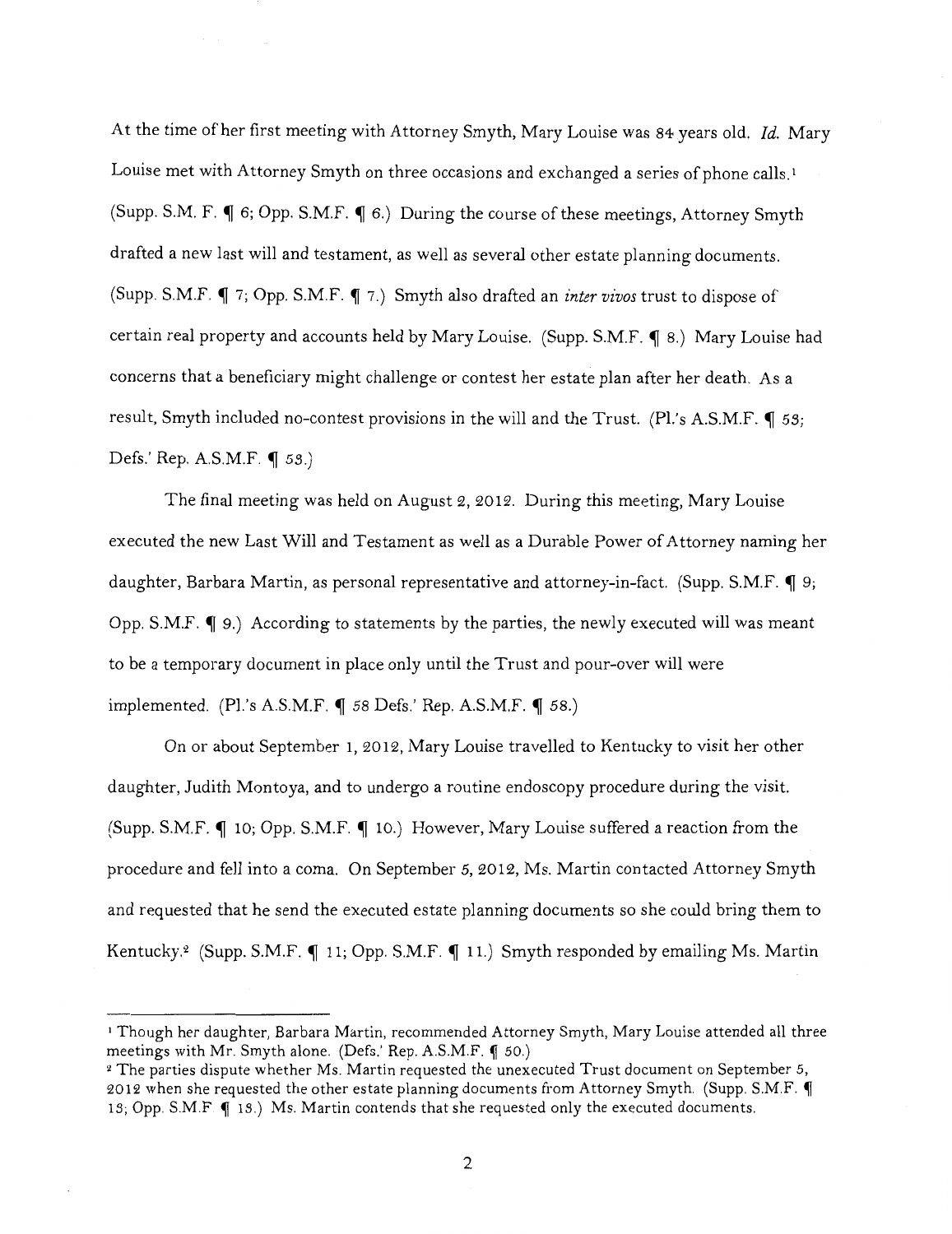all of Mary Louise's estate planning documents, including the unexecuted Trust instrument. (Supp. S.M.F.  $\P$  14; Opp. S.M.F.  $\P$  14.) In said email, Attorney Smyth instructed Ms. Martin how to execute the document if Mary Louise was unable to sign on her own. (Supp. S.M.F.  $\P$ 15; Opp. S.M.F.  $\P$  15.)

Between early September and October 17<sup>th</sup>, 2012, Mary Louise regained consciousness, but did not execute the Trust document.<sup>3</sup> (Supp. S.M.F. ¶ 16; Opp. S.M.F. ¶ 16.) On October 15, 2012, Mary Louise began to fail rapidly. On or about October 17, 2012, Ms. Martin requested another copy of the unexecuted Trust instrument.<sup>4</sup> (Supp. S.M.F.  $\P$  18; Opp. S.M.F. <sup>~</sup>18.) Attorney Smyth sent a second email to Ms. Martin instructing her how the Trust should be executed if Mary Louise was unable to sign on her own. (Supp. S.M.F.  $\P$  20; Opp. S.M.F.  $\P$  20.) Thereafter, on the same day, Barbara Martin executed the Mary Louise Mikols Living Trust on Mary Louise's behalf.<sup>5</sup> (Supp. S.M.F.  $\P$  21.) Mary Louise passed away on October 20, 2012. (Supp. S.M. F. ¶ 23; Opp. S.M.F. ¶ 23.)

The Trust was to be funded with various real property and bank accounts held by Mary Louise. However, most of the accounts were either joint accounts or payment on death accounts, which benefited a number of heirs.<sup>6</sup> (Supp. S.M.F.  $\P$  22.) Upon Mary Louise's death only three pieces of real property were transferred to the Trust including: the Imperial Beach, California property; a home in Eagle Lake, Maine; and land in Oroville, California. (Supp.

<sup>.</sup> ~ The parties dispute the number of days Mary Louise was in a coma. Ms. Martin contends that Mary Louise regained consciousness on September 6, 2012, whereas the Harris Defendants contend that she regained consciousness on September 10, 2012.

<sup>·</sup>J· The parties dispute whether October 17, 2012 was the first time Ms. Martin had requested the Trust instrument from Attorney Smyth.

*<sup>5</sup>*Barbara Martin remains unsure of the date the Trust instrument was executed, but admits that it was subsequent to the receipt of the documents from Attorney Smyth. (Opp. S.M.F.  $\P$  21.)

<sup>&</sup>lt;sup>6</sup> The Parties dispute whether enough action was taken by Mary Louise and Ms. Martin to fund the Trust. Ms. Martin claims that the creation of the pour-over will was intended to assist in the funding of the Trust. (Supp. S.M.F.  $\llbracket$  24; Opp. S.M.F.  $\llbracket$  24.)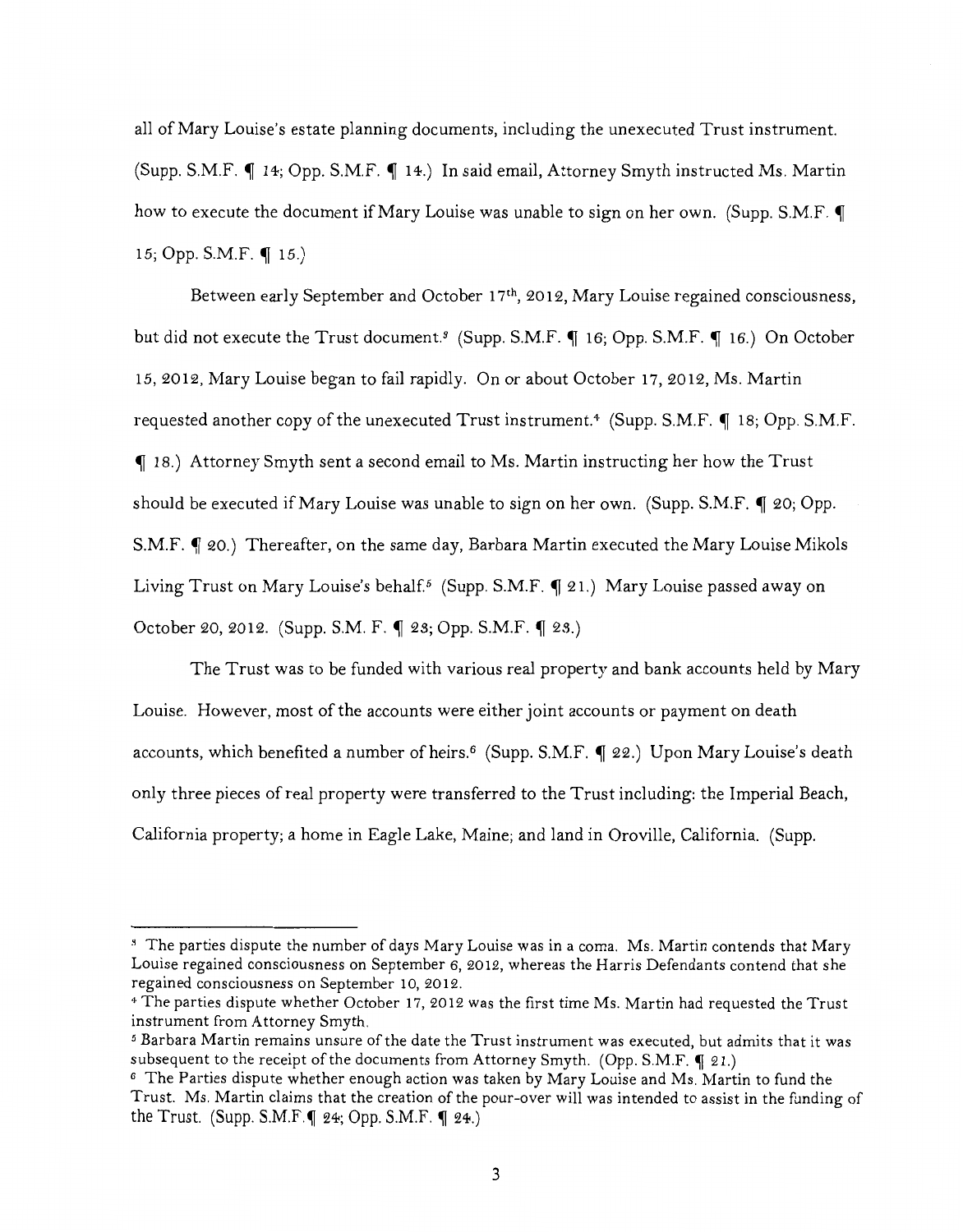S.M.F.  $\P\P$  32, 33; Opp. S.M.F.  $\P\P$  32, 33.) Because the bank accounts failed to transfer into the Trust, the Trust has limited funds to operate.<sup>7</sup> (Supp. S.M.F.  $\P$  34; Opp. S.M. F.  $\P$  34.)

Following Mary Louise's death, Ms. Martin, as successor trustee under the terms of the Trust, retained Attorney Smyth to assist in the implementation of the Trust. (Pl.'s A.S.M.F.  $\P$ 61; Defs.' Rep. A.S.M.F.  $\P$  61.) Section 5.02 deems the Trust to be in an administrative phase "for a reasonable period of time necessary to complete [] administrative tasks." *See* Mary Louise Mikols Living Trust § 5.02. Section 6.01 of the Trust appoints Mary Louise's daughter, Cynthia Harris, as Trustee of the Imperial Beach, California property. In April 2013, Ms. Martin changed the locks on the Imperial Beach property and refused to provide keys to Ms. Harris who intended to occupy the premises pursuant to Section 6.01 of the Trust instrument.<sup>8</sup> (Supp. S.M.F.  $\P$  35; Opp. S.M.F.  $\P$  35.) Ms. Martin explained to Ms. Harris and her other siblings that she believed the Trust to be in an administrative phase until the Trust could be adequately funded. (Opp. S.M.F. ¶ 39.) On May 7, 2013, Ms. Martin again contacted her siblings and beneficiaries under the Trust and explained that the Trust still did not have enough liquid assets to satisfy its obligations. Ms. Martin recommended that the Imperial Beach property be put on the market and sold.<sup>9</sup> (Supp. S.M.F.  $\P$  43; Opp. S.M.F.  $\P$  43.)

Ms. Martin asserts that because the Trust is still in the administrative phase pursuant to Section 5.02 of the Trust instrument, the Harris Defendants are not entitled to occupation or

<sup>7</sup>Ms. Martin asked the beneficiaries of the payment on death and joint accounts to return the sums to fund the Trust. Ms. Martin contends that the beneficiaries refused. (Pl.'s A.S.M.F.  $\P$  60; Defs.' Rep. A.S.M.F.  $\blacksquare$  60.) The beneficiaries contend that they did not have enough information from Ms. Martin to contribute their funds to the Trust. (Defs.' Supplemental S.M.F.  $\P$  24.) Ms. Martin further qualifies this fact by indicating that the Trust has remained unfunded since Mary Louise's death and because no beneficiaries were willing to return their funds, Ms. Martin has had to administer the Trust with no liquid assets.<br>8 Ms. Martin alleges that she sought to prevent all trespassing from the property and did not

specifically exclude Ms. Harris. (Opp. S.M.F.  $\P$  34.)

 $9$  The email correspondence from Ms. Martin to her siblings recommends that the property be sold, but also asks for alternative suggestions on how they might hold onto the property. (Supp. S.M.F.  $\P$  43; Opp. S.M.F.  $\P$  43.)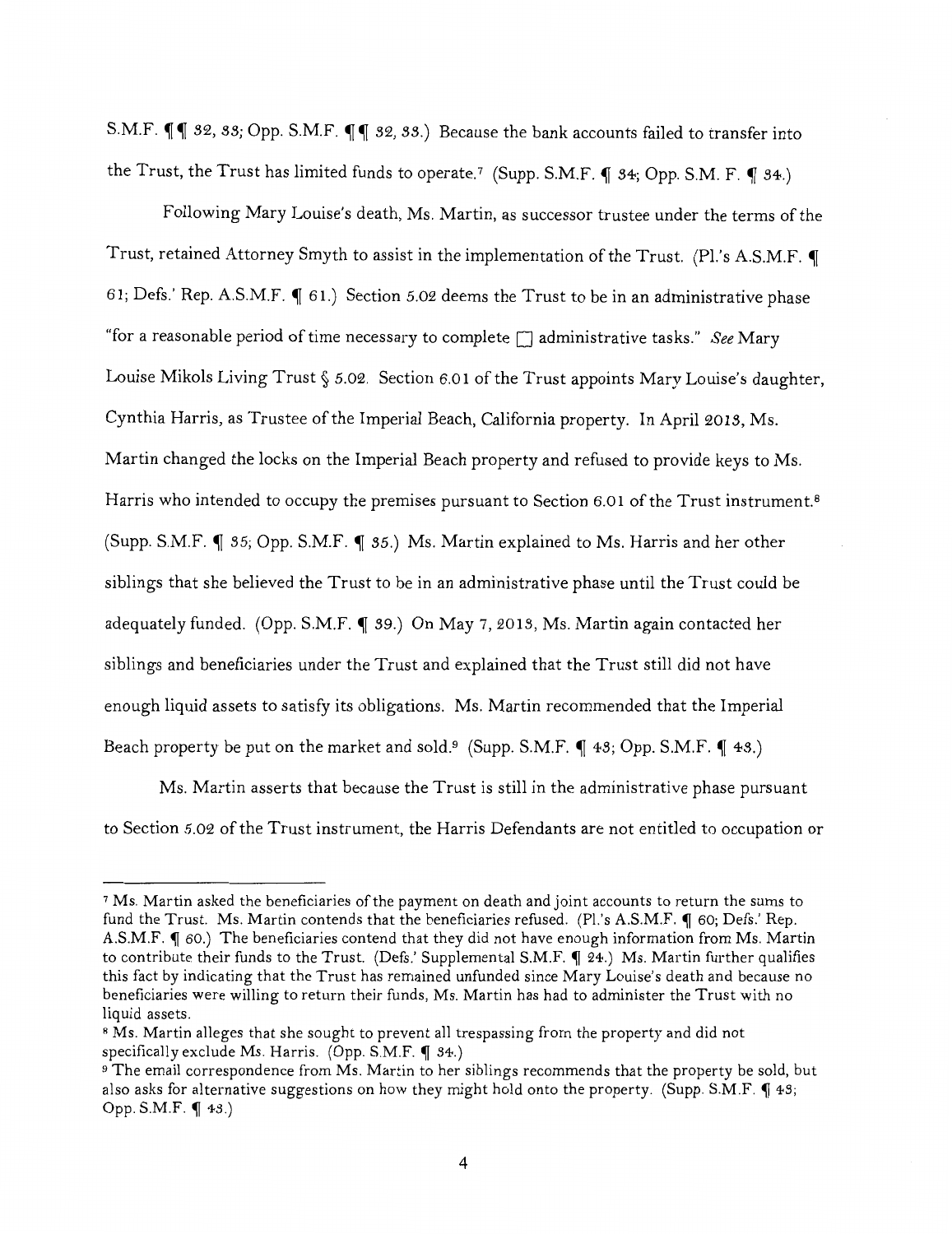use of the real property held by the Trust. The Harris Defendants claim that the provisions of the Trust are not contingent on completion of the administrative phase and allege that the trustees of the sub-trusts were entitled to the trust property immediately upon the death of Mary Louise.

#### **II. STANDARD OF REVIEW**

M.R. Civ.  $P. 56(c)$  instructs that summary judgment is warranted "if the pleadings, depositions, answers to interrogatories, and admissions on file, together with the affidavits, if any ... show that there is no genuine issue as to any material fact set forth in those statements and that any party is entitled to a judgment as a matter of law." To survive a motion for summary judgment, the opposing party must produce evidence that, if produced at trial, would be sufficient to resist a motion for a judgment as a matter oflaw. *Rodrigue v. Rodrigue,* 1997 ME 99,  $\parallel$  8, 694 A.2d 924. For purposes of summary judgment, "[a] material fact is one that can affect the outcome of the suit." *Burdzel v. Sobus,* 2000 ME 84, ¶ 6, 750 A.2d 573 (citing *Kenny v. Dep't of Human Services, 1999 ME 158,*  $\bigcirc$  *3, 740 A.2d 560); see also McIlroy v. Gibson's Apple Orchard,* 2012 ME 59, 1 7, 43 A.3d 948. A genuine issue exists when sufficient evidence supports a factual contest to require a fact-finder to choose between competing versions of the truth at trial. *See Prescott v. Tax Assessor,* 1998 ME 250, ~ 5, 721 A.2d 169 (citing *Garside v. Osco Drug, Inc.,* 895 F.2d 46, 48 (1st Cir. 1990)).

A party wishing to avoid summary judgment must present a *prima facie* case for each element of a claim or defense that is asserted. *See Reliance Nat'! Indem. v. Knowles Indus. Services,*  2005 ME 29,  $\P$  9, 816 A.2d 63. "If material facts are disputed, the dispute must be resolved through fact-finding." *Curtis v. Porter*, 2001 ME 158, ¶ 7, 784 A.2d 18. When the court rules on a motion for summary judgment, '"[it] is to consider *onry* the portions of the record referred to, and the material facts set forth, in the Rule 7(d) statements."' *Handy Boat Serv., Inc. v. Prof!*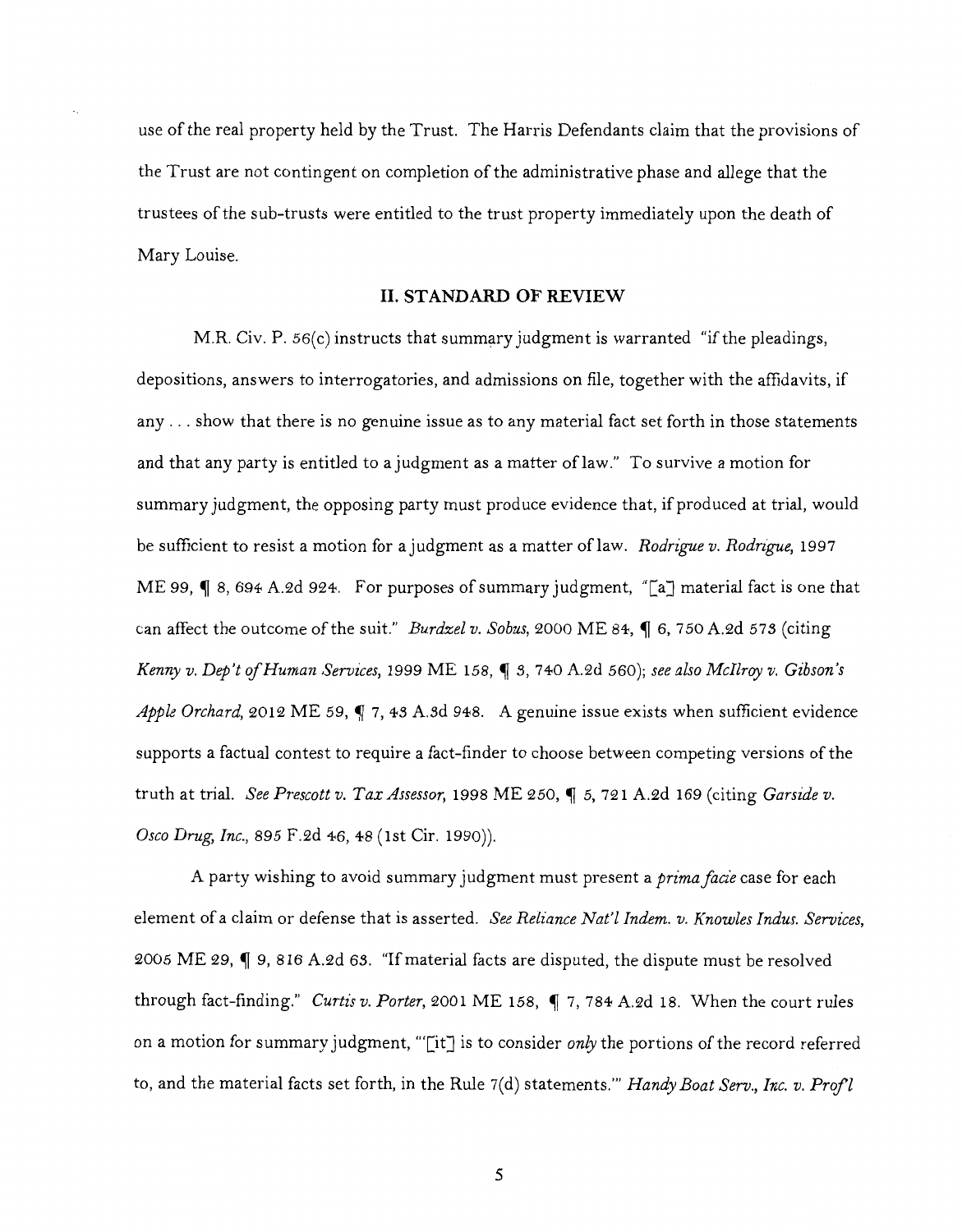*Services, Inc., 1998 ME 134, 16, 711 A.2d 1306 (quoting Gerrity Co. v. Lake Arrowhead Corp.,* 609 A.2d 293 (Me.1992)). The court will view the evidence in light most favorable to the nonmoving party. See, e.g., Steeves v. Bernstein, Shur, Sawyer & Nelson, P.A., 1998 ME 210, 11, 718 A.2d 186. The parties in this case agree that the Mary Louise Mikols Living Trust is governed and enforced in accordance with the laws of the State of Maine.

### **III. ANALYSIS**

The Harris Defendants' Motion for Partial Summary Judgment focuses on Count III of their Counterclaim, alleging breach of trust pursuant to Maine Revised Statutes§§ 801-813, and Count V of their Counterclaim, seeking a declaration that Cynthia Harris's interest as trustee in the Imperial Beach property vested immediately upon the death of the grantor and that Plaintiff/Counterclaim Defendant ("Barbara Martin" or "Ms. Martin") lacks authority to sell the property.

During the briefing process, Barbara Martin and the Harris Defendants have also asserted cross-motions on the no-contest provisions of the Trust and will. The two issues are addressed in the order just framed.

### A. Authority of the Administrative Trustee Regarding the Imperial Beach Property

The crux of the parties' legal dispute lies in their differing interpretations of how the Trust operates. The Harris Defendants suggest that the Trust instrument unambiguously vested title to the Imperial Beach, California property in Cynthia Harris immediately upon Mary Louise's death. Conversely, Ms. Martin contends that Section 5.02 of the instrument has locked the Trust in an administrative phase until such time as it is adequately funded. Acting as trustee, Ms. Martin has proposed that the Imperial Beach property be sold to fund the Trust.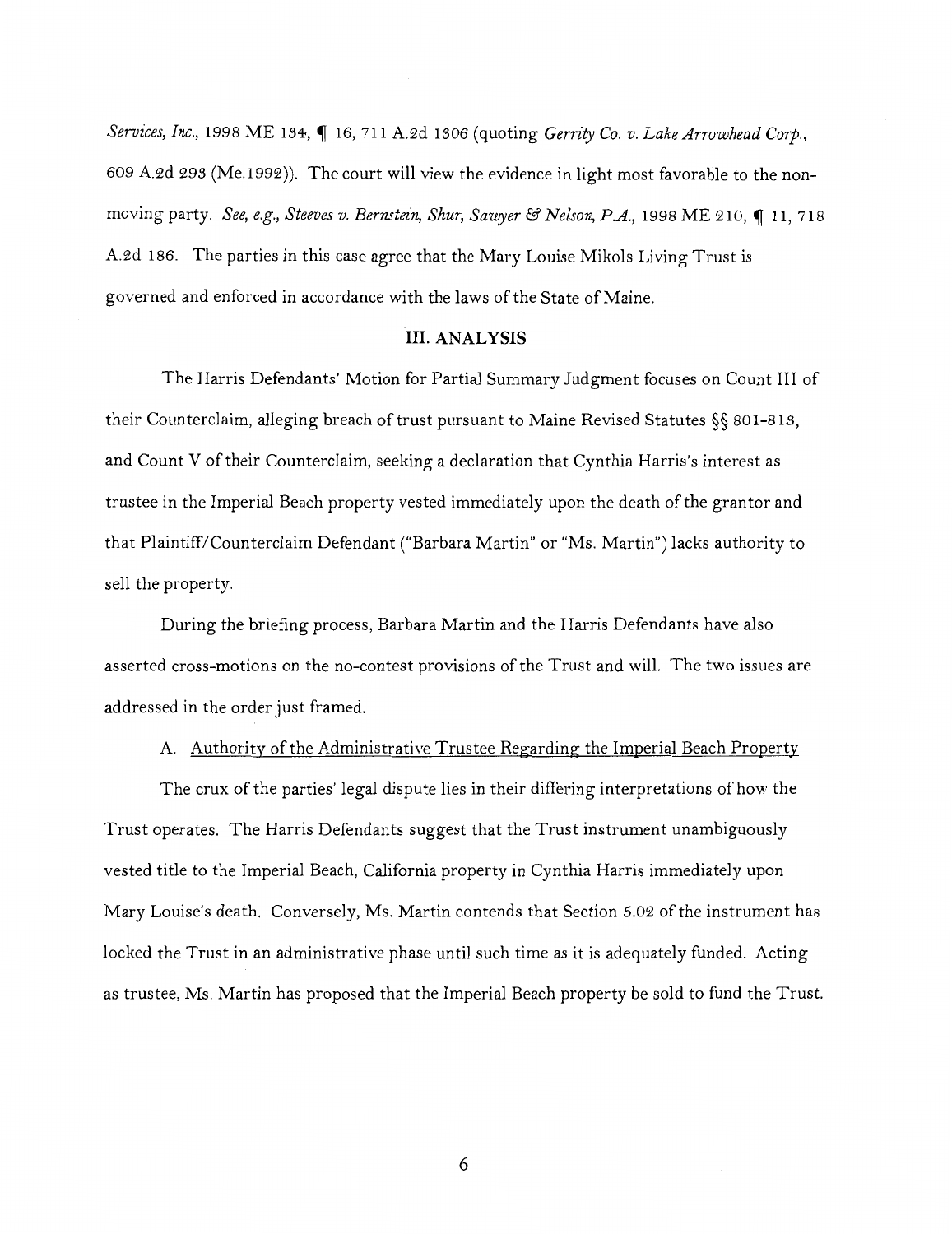### i. Interpretation of the Trust Instrument

Pursuant to the Maine Uniform Trust Code, "[t]he rules of construction that apply in this State to the interpretation ... and disposition of property by will also apply to the interpretation of the terms of a trust and the disposition of trust property." 18-B M.R.S. §112. Further, the general rules of construction, which apply to deeds and contracts, also apply to trusts. See In Re Ross Family Trusts, 2002 ME 89, 1 5, 797 A.2d 1268. In construing a will, a court must give effect to the testator's intent, as expressed by the language of the will. I8-A M.R.S. § 2-605. In other words, "[a] court must interpret the will within the four corners of the document but may use the context of the entire will to interpret specific sections." *Estate of Silsby,* 2006 ME 138, ~ 15, 914 A.2d 70S; *Cassidy v. Murray,* 144 Me. S26, 328, 68 A.2d S90, S91 (1949) (intention of settlor must be found from the language ofthe will read as a whole); *Skillin v. Skillin,* ISS Me. 347, S50, I77 A. 706, 707 (1935) (A trust instrument "must be construed as an entirety and in such manner as to give life to all its parts"). The settlor's intent is "gathered from the whole will." In re Pike Family Trusts, 2012 ME 8,  $\P$  7, 38 A.sd 329, (quoting *Univ. of Me. Found. v. Fleet Bank of Me., 2003 ME 20, 10, 817 A.2d 871).* 

The proper interpretation of unambiguous language in a will is a question of law. Lord *v. Soc'yjor the Pres. ojNew Eng. Antiquities, Inc.,* 6S9 A.2d 623, 624 (Me. 1994); *In re Estate of Hodgkins, 2002 ME 154, 1 8, 807 A.2d 626; Langille v. Norton, 628 A.2d 669, 670 (Me. 1993); Reed v. A.C. McLoon* & *Co.,* SII A.2d 548, 551 (Me. I97S); *Susi v. Davis,* ISS Me. S54, S62, 177 A. 610, 613 (19S5).

The Law Court has long held that "[a] testator is presumed to use words in their ordinary meaning, if such a construction would not be in conflict with his manifest intention." *Osgood v. Lovering,* SS Me. 464,464 (185I); *Lyon v. Lyon,* 88 Me. S95, 400, S4 A. 180, 18S (1896). However, when language in a will is ambiguous or subject to two or more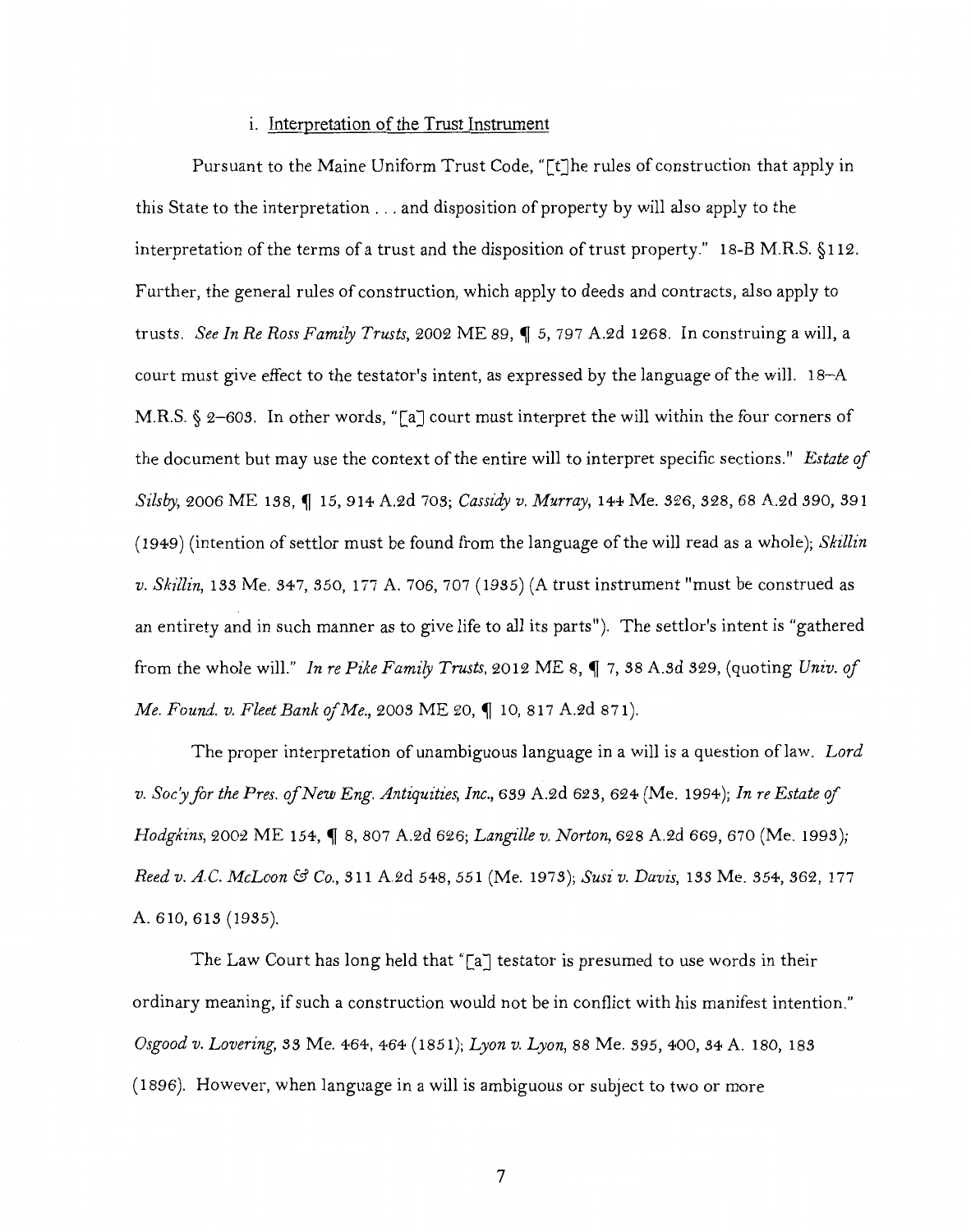interpretations, the Law Court has stated that "[e]xtrinsic evidence may be admitted to resolve any ambiguity in the will." *Estate of Leighton*, 638 A.2d 723, 724 (Me.1994). There is, however, "a clear distinction between the admission of extrinsic evidence of *facts and circumstances*  existing at the time of the execution of the will and the admission of *testator's declaration of intent,"* the former being admissible and the latter inadmissible. *First Portland Nat'l Bank v. Kaler-Vaill Mem'l Home, 155* Me. *50,* 62, 151 A.2d 708, 715 (1959) (emphasis in original).

### ii. The Operation of the Mary Louise Mikols Living Trust

In accordance with the well-established principles set forth above, the court looks to the settlor's intent at the time the Trust was executed. Looking at the instrument as a whole, it is clear that Section *S.OS* of the Trust unequivocally appoints Barbara Martin as successor trustee of the Trust.<sup>10</sup> In such position, Ms. Martin was conferred the discretionary power to pay from Trust property the following: expenses from settlor's last illness, funeral, and burial or cremation, including expenses of memorials and memorial services; legally enforceable claims against settlor or settlor's estate; expenses relating to the administration of the Trust and settlor's estate; and court-ordered allowances for those dependent upon the settlor. *See* Mary Louise Mikols Living Trust§ *5.0S.* It is further undisputed that upon Mary Louise's death, Section *5.02* of the Trust established an "administrative trust" for the specific purposes set forth in Article Five:

# Section 5.02 Administrative Trust:

After my death and before the distribution of trust property as provided in the subsequent Articles of this trust, the trust will be an *administrative trust,* but may

After my death, this Section will govern the removal and replacement of my Trustees.

Barbara T. Martin; then Judith E. Montoya; and then Paul J. Martin.

<sup>10</sup> Section *3.03* Trustee Succession after My Death

<sup>(</sup>a) Successor Trustee

I name the following to serve as successor Trustees after my death, replacing any then serving Trustee, in the order named: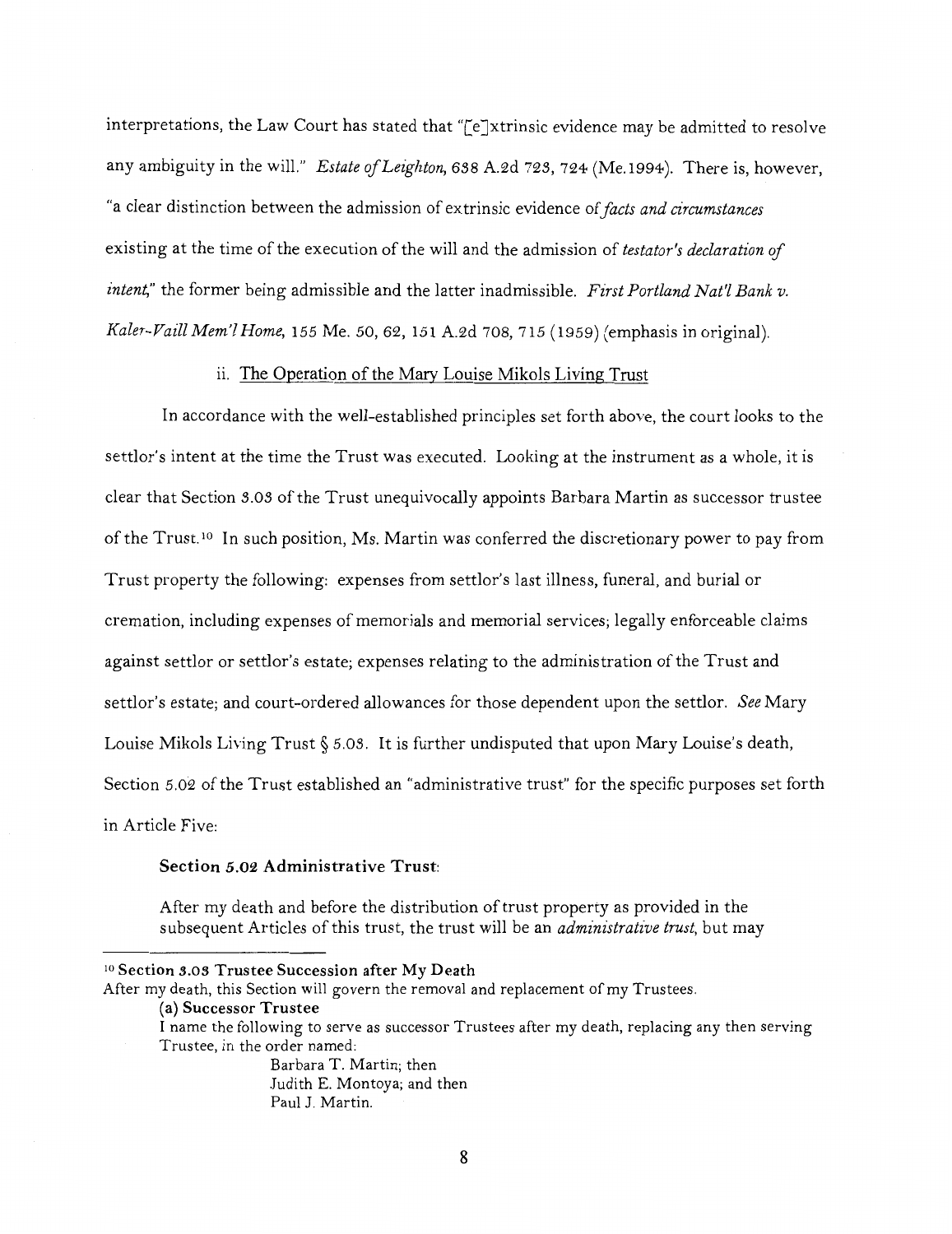continue to be known as the Mary Louise Mikols Living Trust. The administrative trust will continue for a reasonable period of time necessary to complete the administrative tasks set forth in this Article.

Considering the plain and ordinary meaning of Section 5.02, it is clear that Mary Louise intended to establish an administrative phase to ensure that certain administrative tasks be completed before the distribution ofTrust property. The administrative trust is to continue for a reasonable period until such time as the tasks set forth in Article 5 are complete. To date, the Trust remains unfunded. To fund the Trust, Ms. Martin has asked beneficiaries of Mary Louise's pay-on-death accounts to return funds to the Trust and has recommended that the Imperial Beach property be sold to fund the Trust. (Supp. S.M.F.  $\P$  48; Opp. S.M.F.  $\P$  48.)

The Maine Law Court has long held that, "the chief issue is to be determined from the intent of testatrix, not to be resolved by study of separate clauses, sentences, and paragraphs by themselves, but by orienting the problem to the entire instrument." *Thaxter v. Fry,* 222 A.2d 686, 688 (Me. 1966). Thus, in reading the four-corners of the instrument and interpreting the document as a whole, the court must also look to the plain language of Section 6.01. Said Section unambiguously establishes a sub-trust for real property located in Imperial Beach, California, and appoints Cynthia Harris as the sole trustee. <sup>11</sup>

The Harris Defendants rely on generally accepted rules of construction noting, "[w]here a word is used in one sense in one part of a will, and there is nothing to indicate a different meaning when the same word is used in another part, it may be presumed that the same meaning was intended." *Blaine v. Dow,* 111 Me. 480, 482, 89 A. 1126, 1128 (1914). Here,

<sup>&</sup>lt;sup>11</sup> Section 6.01 Specific Distribution to Trust Share for Cynthia C. Harris

After my death, Cynthia C. Harris, as Trustee, shall hold my real estate located in Imperial Beach, California in trust for the use of my descendants. I specifically authorize Cynthia C. Harris to occupy the property as her primary residence, should she wish to do so. It is my desire that my Trustees permit my descendants to vacation at the property at such times as may be mutually agreed upon by my Trustees and those of my descendants who wish to use the property. After a period of five years following my death, my Trustees, by unanimous agreement, may sell the property and distribute the proceeds to the trust share established for Cynthia C. Harris under Article Seven.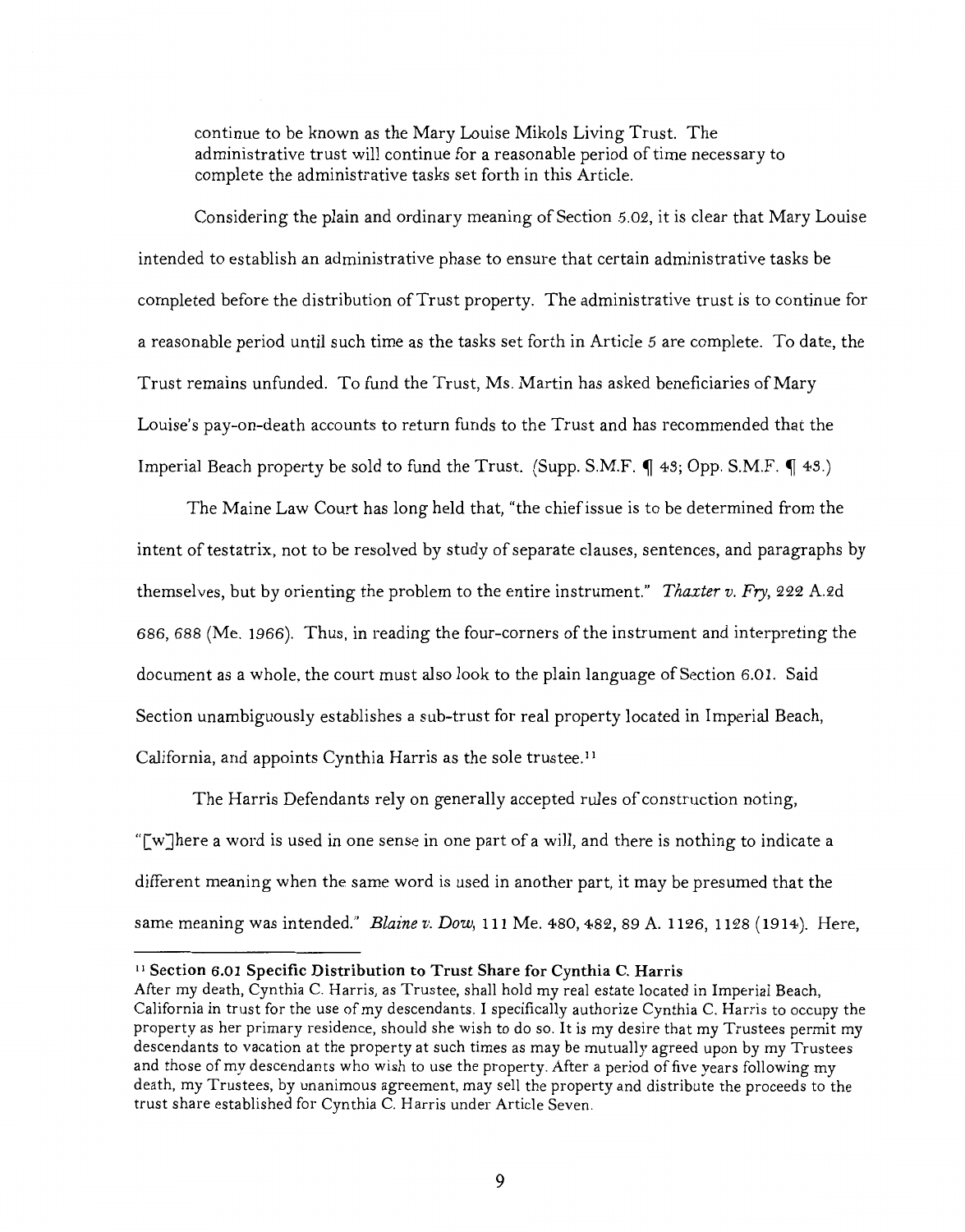Mary Louise utilized the phrase "[a]fter my death" at the beginning of both Sections 5.02 and 6.0 1. However, in other similar provisions of the Trust, Mary Louise began the sections with the language "[a]s soon as practicable after my death." *See, e.g.,* Mary Louise Mikols Living Trust§ 6.02. The Harris Defendants contend that this change in language is demonstrative of the settlor's intent that Cynthia Harris was to be vested immediately as trustee of the Imperial Beach property notwithstanding the administrative phase.

While Defendants' argument is persuasive, the court cannot ignore the controlling language in Section 5.02 which states, "[a]fter my death and *before* the distribution of trust property as provided in the *subsequent Articles* of this trust ... " (emphasis added). This indicates that Section 5.02 must be satisfied prior to the distribution of Trust property provided in subsequent sections, including Section 6.01 regarding the Imperial Beach property. Thus, the administrative phase shall continue for a reasonable period of time until the Article Five obligations can be carried out.

For that reason, Defendants are not entitled to summary judgment on whether Cynthia Harris was vested with immediate possession as trustee of the Imperial Beach property. Control over that property remains with Barbara Martin as administrative trustee until the property is distributed. The court has considered whether to render judgment against the Harris Defendants on this issue, *see* M.R. Civ. P. *56(* c) ("summary judgment, when appropriate, may be rendered against the moving party"), and elects not to, mainly because whether Ms. Martin is justified in not having distributed the Imperial Beach property already to Ms. Harris cannot be determined on the present record.

The next question is whether the Imperial Beach property may be sold in order to fund the administrative phase of the trust. For the reasons that follow, the court's answer to that question is, maybe, but not yet.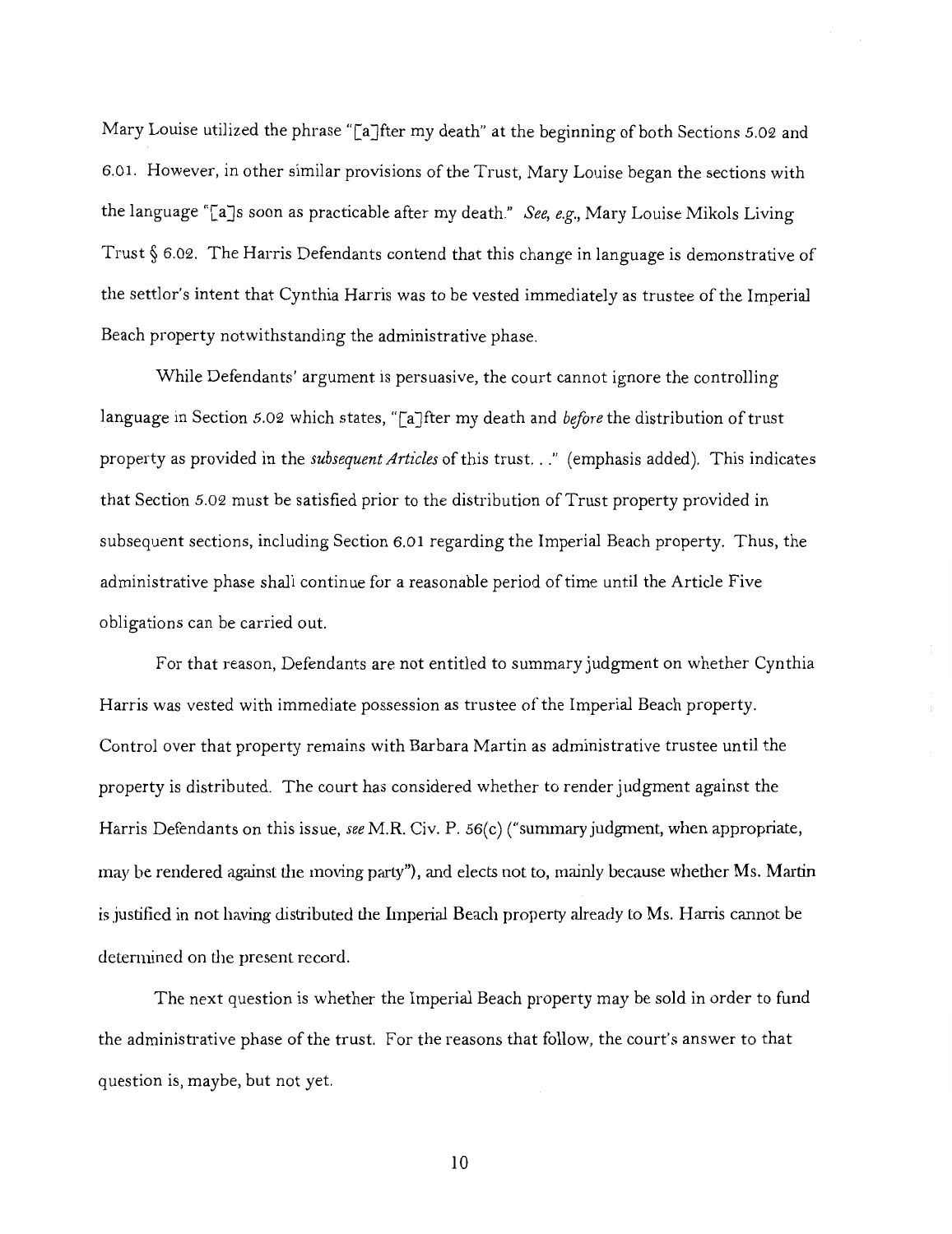# iii. Authority of the Trustee to Sell Trust Property To Fund the Administrative Trust

Maine has limited case law defining the authority of the trustee of an "administrative trust." Thus, the court looks to the case law of sister states for guidance. Massachusetts, for example, limits the powers of an administrative trustee to ministerial tasks. *See Boston Safe Deposit* & *Trust Co. v. Stone,* 203 N.E.2d 547, 552 (Mass. 1965) ("Administrative trust provisions ... are ordinarily designed merely to simplify distribution and to make unnecessary requests for court instructions. Such a provision gives to trustees no discretion to shift beneficial interests in the trust assets.").

Here, Ms. Martin contends that Mary Louise intended that the Trust be implemented in discrete phases, beginning with the administrative phase and progressing to the sub-trusts listed in Article Six. The Harris Defendants argue that notwithstanding Section 5.02, general principles of trust law dictate that specific dispositive provisions should take precedence over general administrative provisions.

The Harris Defendants cite *The Restatement (Third)* if *Property (Wills* & *Don. Trans.)§*  11.3 (2003), which states that in construing donative documents, "[t]he foundational constructional preference is for the construction that is more in accord with common intention than other plausible constructions." The Restatement goes on to explain:

Constructional preferences derived from the preference for common intention include the constructional preferences for ... the construction that is more in accord with the donor's general dispositive plan than other plausible constructions [as well as] the construction that renders the document more effective than other plausible constructions, including the construction that favors completeness of disposition and the construction that avoids illegality.

*Id.* at §1103 (c)(1)-(6).

In this case, while the Trust remains unfunded and in an administrative phase, denying Cynthia Harris the possession and use of the Imperial Beach property prohibits and impedes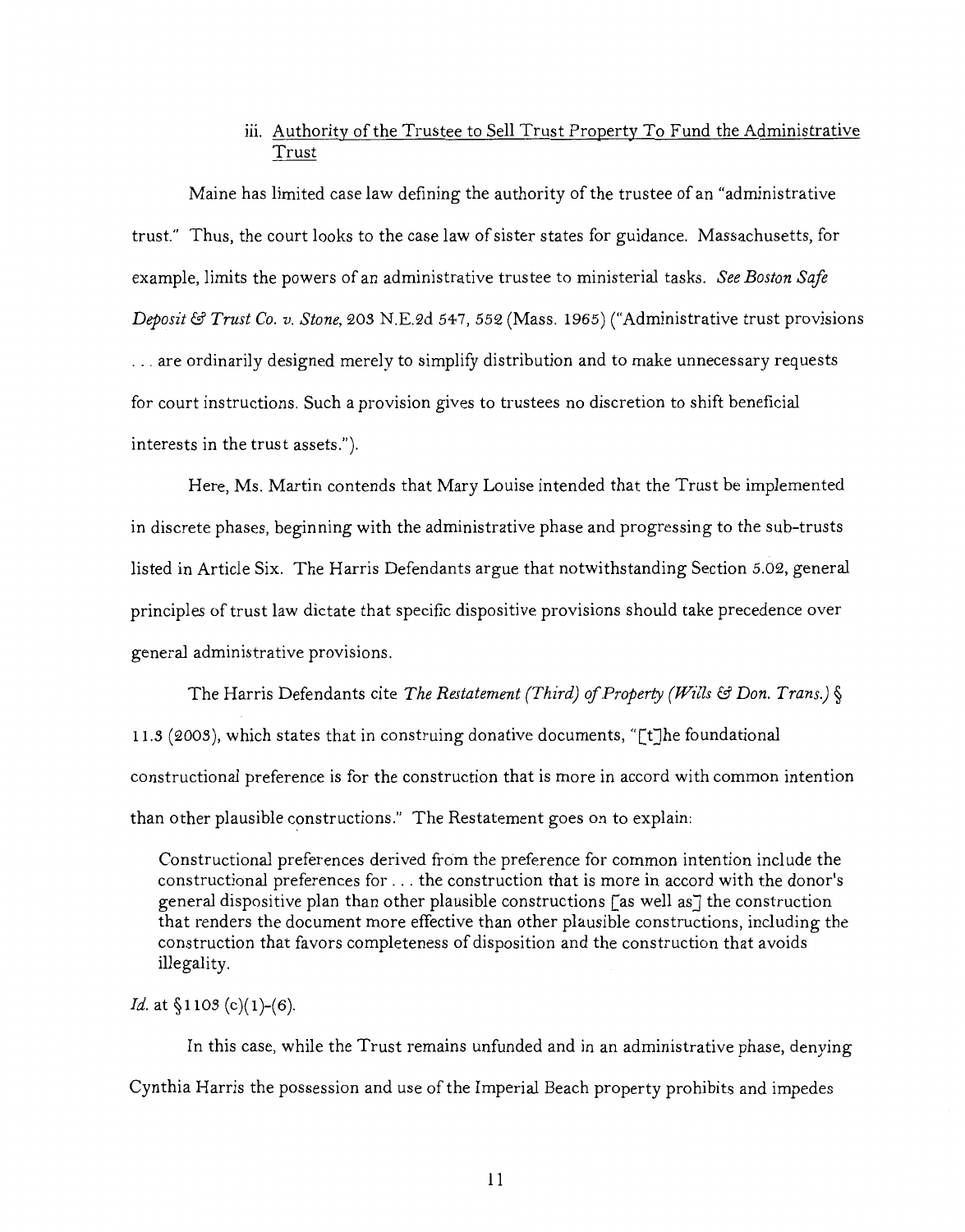the efficient distribution of the Trust. Further, Section 5.02 does not give Ms. Martin the authority as trustee to sell the Imperial Beach property or any other property that was granted by the settlor to designated beneficiaries.<sup>12</sup> Section 12.01 specifically prohibits any trustee from exercising any power inconsistent with the beneficiaries' right to enjoyment of the Trust property.

Section 6.01 provides Ms. Martin, as successor trustee, the authority to sell the Imperial Beach property *only* after a period of five years following Mary Louise's death and by unanimous agreement among the trustees. Neither of these conditions has been satisfied. Further, a plain reading of the Trust instrument makes clear that any proceeds derived from the sale of the property are to be contributed to Cynthia Harris' trust share. Because Ms. Martin does not, at this time, have the authority to sell the Imperial Beach property and because all proceeds from the sale of the property are to be distributed to the trust share established for Cynthia Harris, the Court sees no reason for Ms. Martin to continue to hold the property.

### iv. A Court-Ordered Sale To Fund the Administrative Trust

The fact that Barbara Martin does not have authority today to sell the Imperial Beach property without the consent of the Harris Defendants does not mean that she is without recourse to fulfill her responsibilities as administrative trustee.

Maine courts have exercised their equitable powers to approve modifications or deviations from the terms of a trust due to unanticipated circumstances. *See e.g., Richardson v. Knight,* 69 Me. 285, 287 (1879) (allowing stocks to be transferred into more stable securities absent language in the testamentary instrument); *City of Augusta v. Attorney Gen.,* 2008 ME 51,  $\llbracket$  31, 943 A.2d 582, 591 (granting modification to both administrative and dispositive terms of

<sup>12</sup> While other sub-trusts were created in Article Six of the Trust instrument those properties are outside of the scope of the considered motions.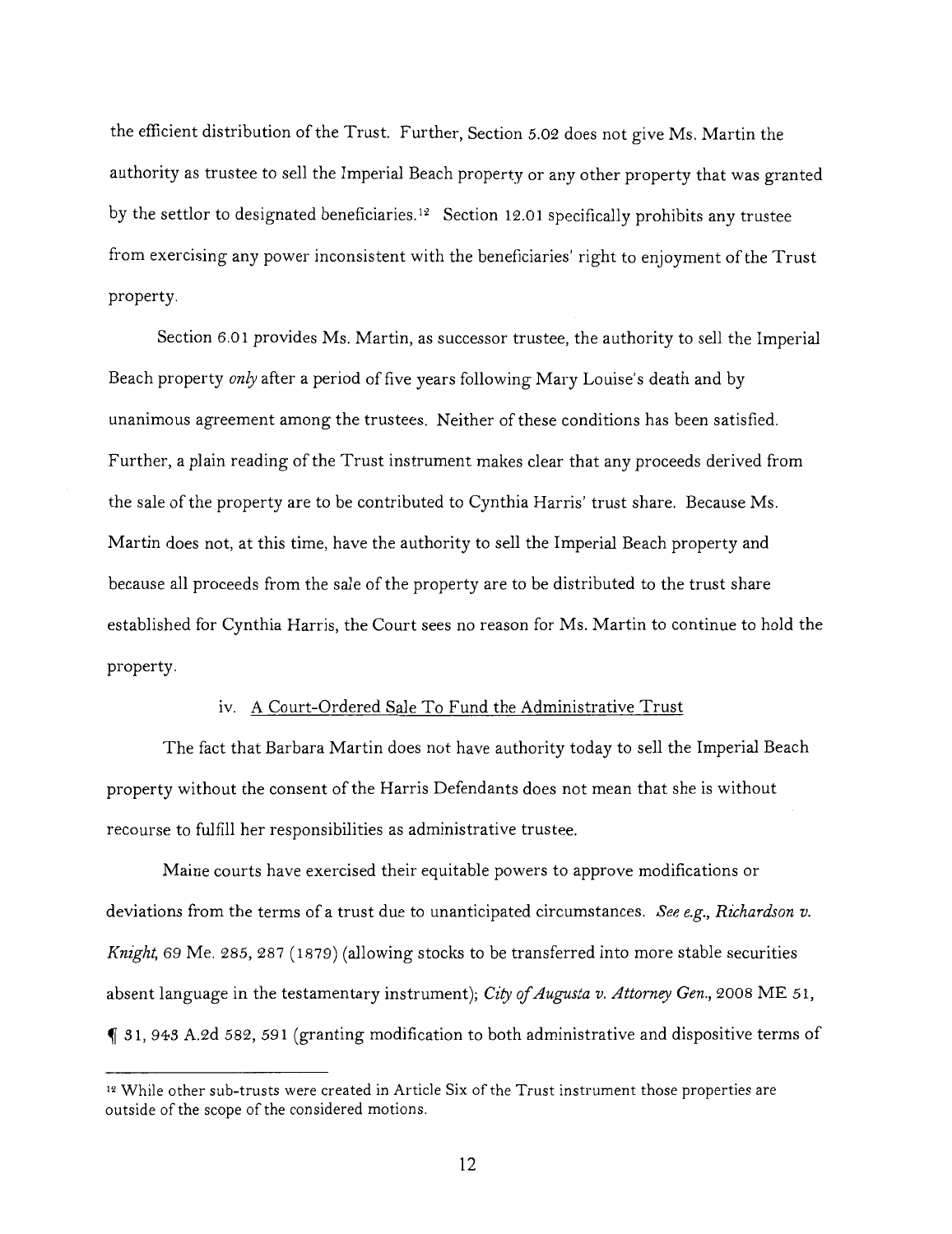the Cony Charitable Trust allowing the City of Augusta to sell the property upon which the original Cony High School was located).<sup>13</sup> Pursuant to 18-B M.R.S.A  $\S$  412 (1):

**Modification or Termination:** The court may modify the administrative or dispositive terms of a trust or terminate the trust if, because of circumstances not anticipated by the settlor, modification or termination will further the purposes of the trust. To the extent practicable, the modification must be made in accordance with the settlor's probable intention.

This statute applies to all trusts created "before, on, or after July 1, 2005." 18-B M.R.S.A §  $1104(1)(A)$ .

Section 412 is unambiguous. It permits modification of both administrative and dispositive trust terms in the event of unanticipated circumstances. Any modification or termination must be made, if at all practicable, in accordance with the settlor's intent. *!d.; City*  of *Augusta*, 2008 ME 51, 1 31, 943 A.2d 582. Further, the Maine Comments to Section 412 indicate that Section 412 "was intended to expand Maine law beyond *Porter* to permit modification of dispositive terms of trusts and eliminate the requirement that an emergency exist."<sup>14</sup> *Id.* • 32.

Thus, while the court recognizes that the Imperial Beach sub-trust became effective upon the death of Mary Louise, notwithstanding the administrative trust in place, the court also leaves open the possibility that the Imperial Beach property will need to be sold as the result of unanticipated circumstances. Those circumstances could include Mary Louise Mikols's mistaken assumption that funds from accounts would be available to fund the Trust in the manner she intended. Further, should the continuation of the trust on its existing terms

<sup>&</sup>lt;sup>15</sup> The court allowed the modification even though the original intent of the settlor was for the property to be used as a school and held in trust in perpetuity. *City of Augusta*, 2008 ME 51, 15,943 A.2d 582. <sup>14</sup> "Comment a of the Restatement of Law (Third) Trusts § 66 (2003) also indicates emergencies are no longer necessary, and that modification or even termination because of unforeseen circumstances are permitted in order to give effect to what the settlor probably would have intended had he anticipated the change. This includes modification to provisions expressly forbidding the sale of a trust's corpus." Id. n. 16 (citing Restatement of Law (Third) Trusts§ 66 cmt. b (2003)).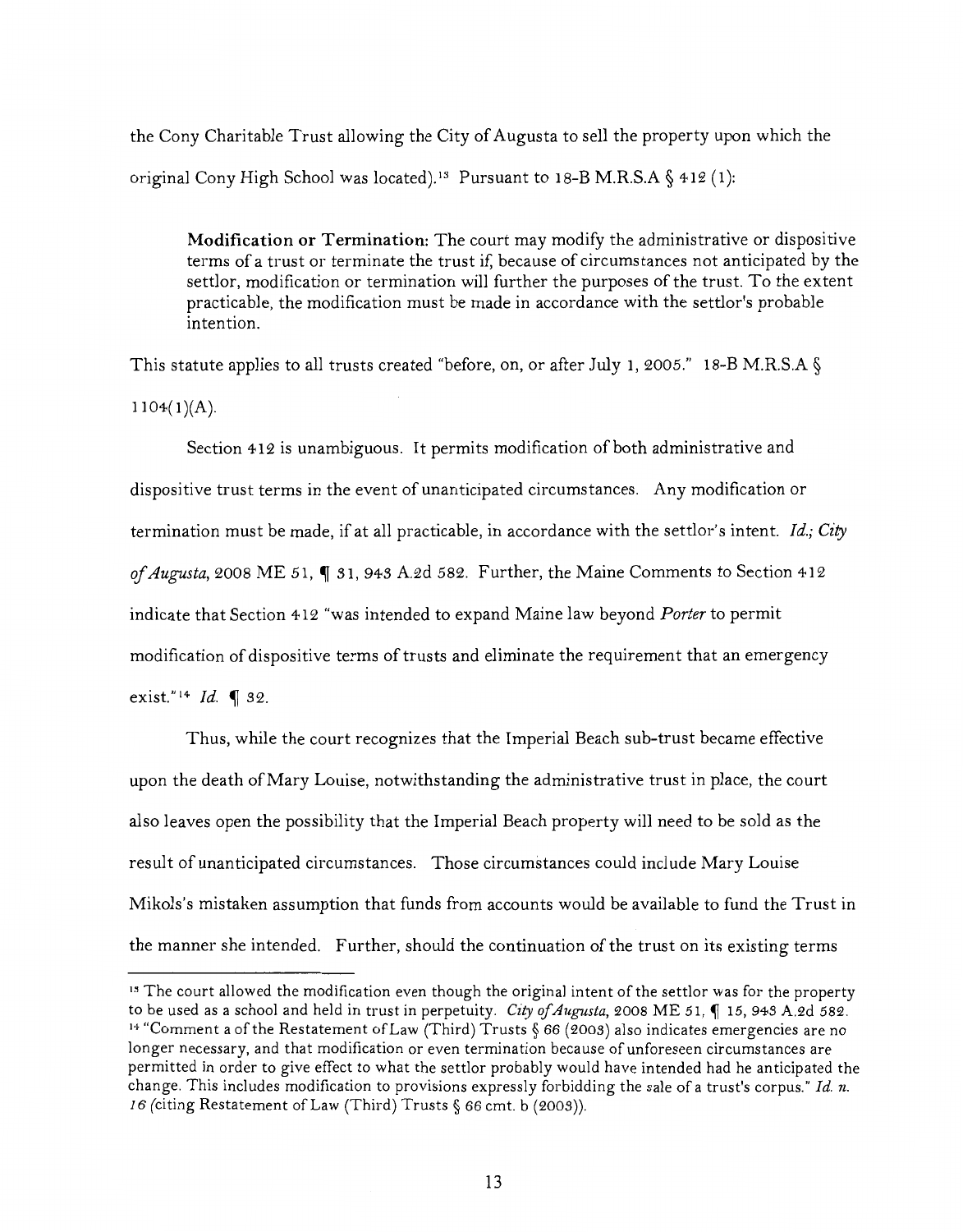"become impracticable or wasteful or impair the trust's administration" the court may modify the administrative provisions of the Mary Louise Mikols Living Trust and allow sale of the property. 18-B M.R.S.A § 412.

### B. The Parties' Cross-Motions Regarding No-Contest Provisions

Mary Louise included a no-contest provision in both her pour-over will and the Trust instrument. Based on the plain language of the provisions, Mary Louise sought to prevent beneficiaries from challenging provisions of the Trust by disinheriting anyone seeking to challenge the construction of the instruments. Generally, such provisions "serve to protect estates from costly and time-consuming litigation [by] minimize[ing] family bickering over the competence and capacity of testators, and the various amounts bequeathed. However, the function of the court is to effect the testator's intent to the greatest extent possible within the bounds of the law." *In re Seymour,* 1979-NMSC-069, ~ 19, *93* N.M. 328, 332, 600 P.2d 274.

The no-contest clause in the Mary Louise Mikols Living Trust is unambiguous. It

### states:

### **Section** 13.03 **Contest Provision**

The right of a beneficiary to take any interest given to him or her under this trust or any trust created under this trust instrument will be determined as if the beneficiary predeceased me without leaving any surviving descendants if that beneficiary, alone or in conjunction with any other person, engages in any of these actions:

Contests by a claim of undue influence, fraud, menace, duress, or lack of testamentary capacity, or otherwise objects in any court to the validity of this trust, any trust created under the terms of this instrument, my Will, or any beneficiary designation of any annuity, retirement plan, IRA, Keogh, pension, profit-sharing plan, or insurance policy signed by me, (collectively referred to in this Section as *Document* or *Documents)* or any amendments or codicils to any Document;

seeks to obtain adjudication in any court proceeding that a Document or any of its provisions is void in any court proceeding, or otherwise seeks to void, nullify, or set aside a Document or any of its provisions;

files suit on a creditor's claim filed in a probate of my estate, against the trust estate, or any other Document, after rejection or lack of action by the respective fiduciary;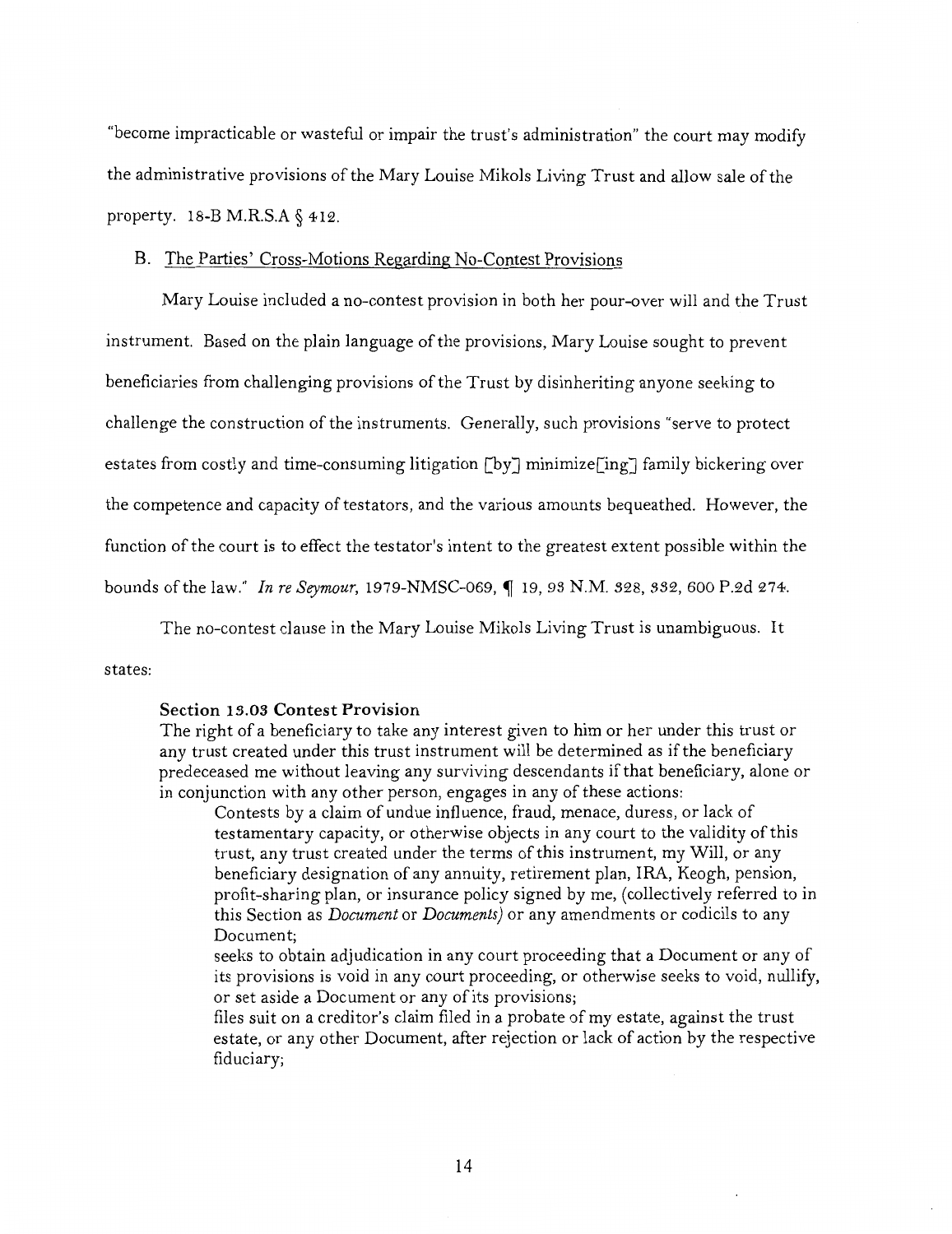files a petition or other pleading to change the character (community, separate, joint tenancy, partnership, domestic partnership, real or personal, tangible or intangible) of property already characterized by a Document; files petition to impose a constructive trust or resulting trust on any assets of the trust estate; or participates in any of the above actions in a manner adverse to the trust estate, such as conspiring with or assisting any person who takes any of these actions.

Mary Louise Mikols Living Trust § I3.0S. Specifically, Mary Louise sought to prevent the following contests: "undue influence, fraud, menace, duress,  $\Box$  lack of testamentary capacity, or other[] [objections] in any court to the validity of[the] trust." *Id.* 

The Maine Probate Code states, "[a] provision in a will purporting to penalize any interested person for contesting the will or instituting other proceedings relating to the estate is unenforceable if probable cause exists for instituting proceedings." 18-A M.R.S. § 3-905. Thus, any claim by the Harris Defendants falling into the above-mentioned causes of action must be supported by adequate probable cause. *See In re Estate of Shumway,* 9 P.sd I062, 1066 (Ariz. 2000) (explaining Section S-905 expressly invalidates a no-contest clause if a challenger has probable cause to assert the claim).

"Whether there has been a 'contest' within the meaning of a particular no-contest clause depends upon the circumstances of the particular case and the language used much depends on the phrasing and reach of the *in terrorem* clause even though such clauses must be strictly construed." *Redman-Tafoya v. Armijo,* 2006-NMCA-OII, ~ *55,* ISS N.M. S36, S4S, I26 P.3d I200 (quoting *In re Watson,* 22S Cal. Rptr. I4, I6 (Cal. Ct. App. I9S6)). Further, "[a] case-bycase evaluation is necessary to decide whether an heir's conduct, including legal actions, constitute a contest of a will." *Armijo,* ISS N.M. SS6, S45, I26 P.sd at I209.

While Maine courts have had little opportunity to question the implications and validity of no-contest provisions in estate documents, in *In re Estate ofLewis,* the Law Court unambiguously held that a no-contest or *in terrorem* clause may not be "invoked or otherwise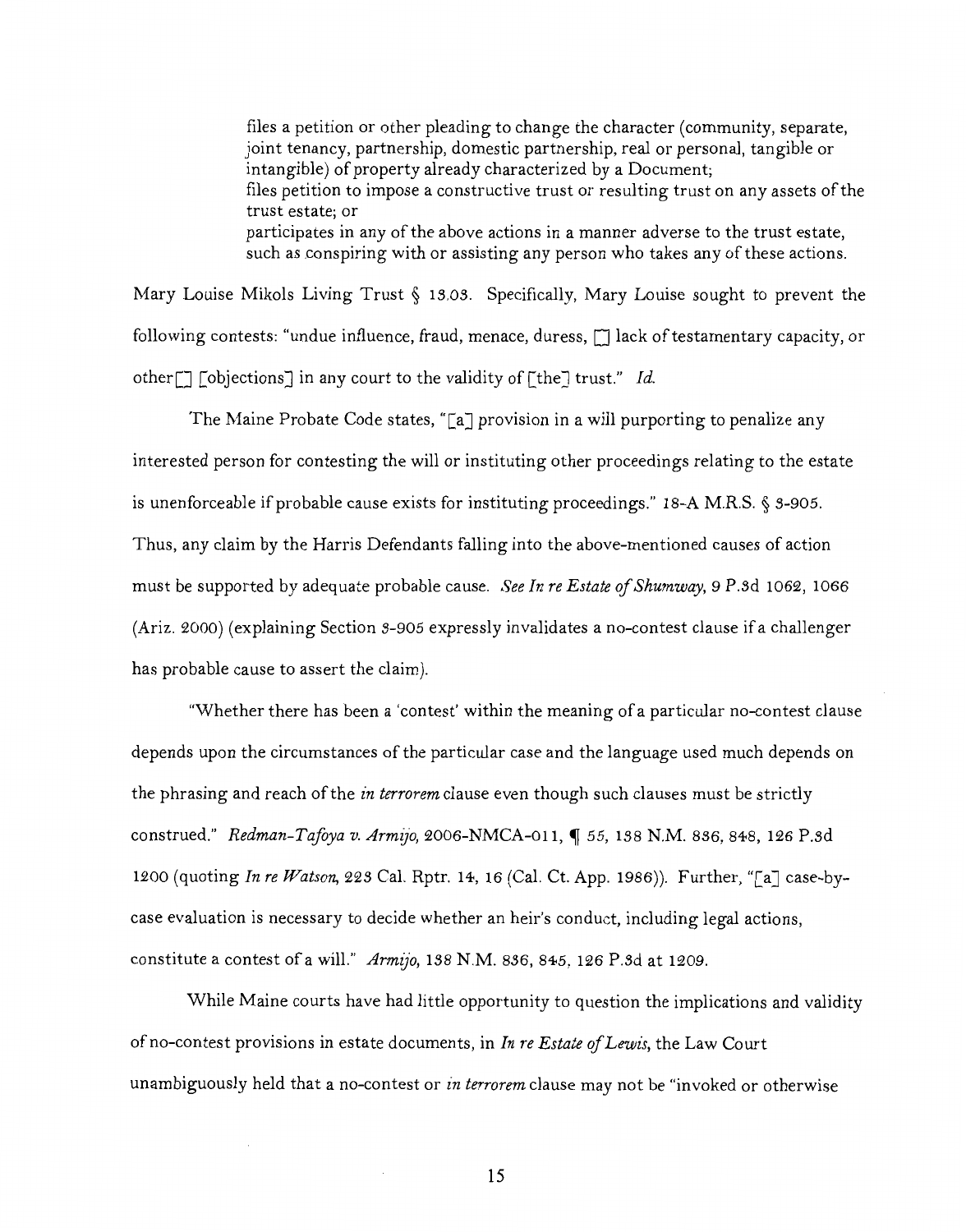used to chill a legitimate legal action." 2001 ME 74, ¶10, 770 A.2d 619. Other states, which adhere to the Uniform Probate and Trust Codes, have consistently held "no-contest provisions are valid and enforceable ... but they are not effective to disinherit a beneficiary who has contested a will in good faith and with probable cause to believe that the will was invalid." *Armijo,* 1S8 N.M. 8S6, 846, 126 P.sd at 1210. Generally, "courts will not apply a no-contest provision in cases where the beneficiaries have not challenged the will and do not seek to nullify the estate document." *Id.* at 1214.

Ms. Martin contends that no probable cause or good faith can be discerned from the Harris Defendants' pleadings and that the Harris Defendants simply prefer the terms of Mary Louise's previous estate plan. Ms. Martin avers that the counterclaims asserted by the Harris Defendants should be interpreted as a challenge to the validity of the Trust in its entirety.

Although some of the Harris Defendants' defenses sweep that broadly, the thrust of the counterclaims presented by the Harris Defendants is not to challenge the validity of the Trust, but rather, to challenge Ms. Martin's interpretation of the Trust and her actions in the implementation of the Trust as designated successor trustee.

Count I of the Harris Defendants' counterclaim challenges Ms. Martin's action as holder of Power of Attorney and her failure to ensure that the Trust was adequately funded. Under this claim, the Harris Defendants seek relief pursuant to 18-B M.R.S.  $\S$  412, which allows the court to modify or terminate the Trust. Count II makes a claim against Ms. Martin for her personal negligence in the funding and operation of the Trust. Count III alleges breach of trust on behalf of Ms. Martin as trustee and alleges a breach of the duty to administer the trust impartially; breach of the duty to administer the Trust in good faith; breach of the duty to inform beneficiaries of material information; and breach of the terms of the Trust. Count IV requests that the court exercise its powers to terminate an uneconomic trust pursuant to 18-B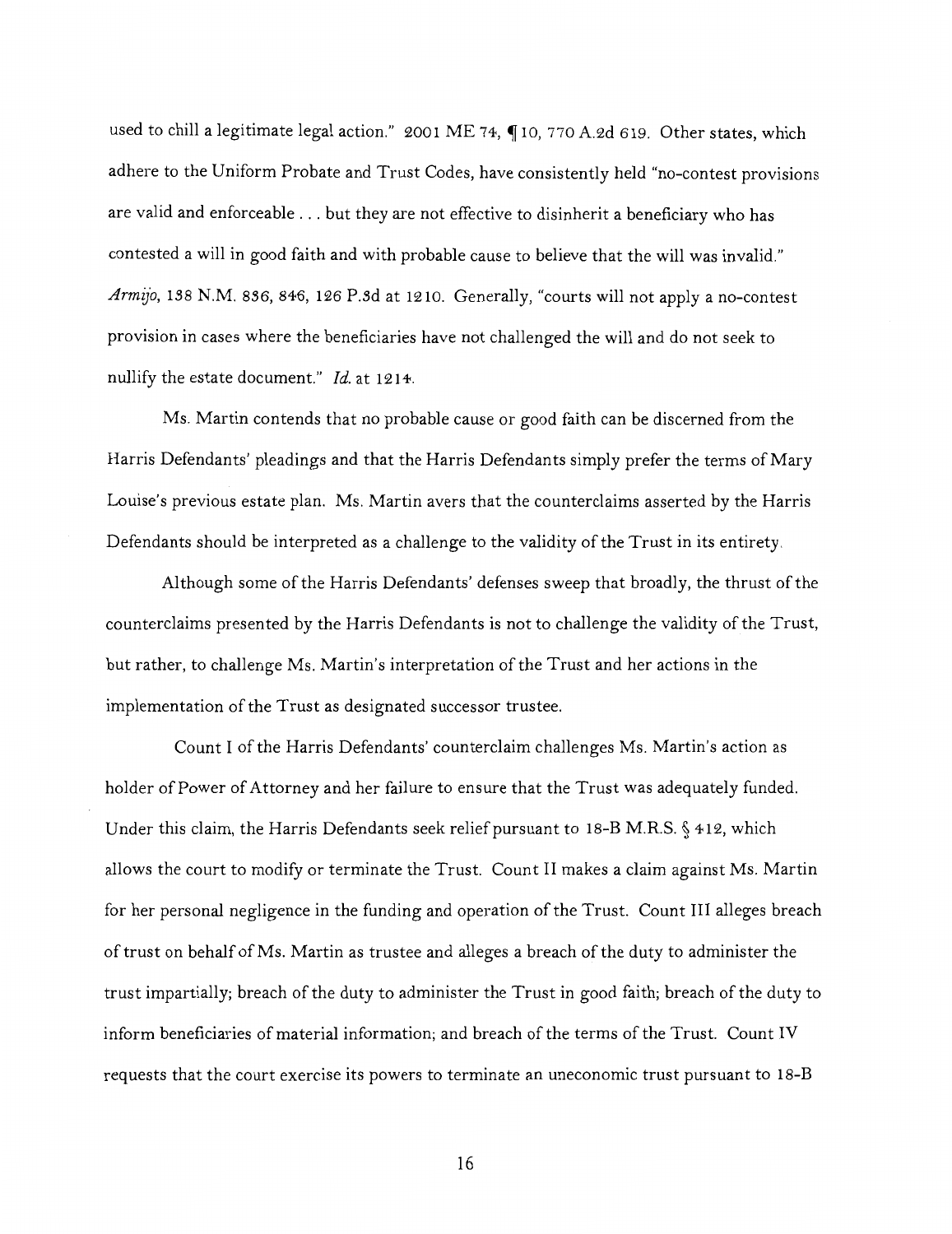M.R.S. § 414. Finally, Count V requests specific declaratory relief preventing Ms. Martin from selling the Imperial Beach property and imposing a constructive trust over assets Ms. Martin holds personally. None of these claims seek to invalidate or nullify a provision of the Trust.

Counts I and IV of the Harris Defendants' counterclaims are authorized under Maine law by statute. The pursuit of claims authorized by statute "are  $\Box$  to be characterized not as attacks on the validity of the Will or of a provision of the Will, but as legal actions under a valid Will with valid provisions to enforce rights granted expressly by statute." *Armijo,* 1.38 N.M. 836, 850, 126 P.3d at 1210. Counts II, III, and V challenge only Ms. Martin's personal actions as trustee and are therefore outside of the scope of Mary Louise's no-contest provision.

Ms. Martin further argues that the Harris Defendants made a tactical decision to litigate the issue of this case in a separate federal court proceeding while also removing the original probate action to Superior Court. Ms. Martin contends that this was an intentional act to ensure that Ms. Martin would be forced to litigate in two forums at once. She further argues that this action on behalf of the Defendants demonstrates their lack of good faith and probable cause.

However, "conduct and actions comprising resistance and lack of cooperation, even with hostility and opinion mixed in, cannot be characterized as attacking the validity of the Will or as seeking to nullify a material provision in the Will." *Id.* Thus, the court does not find this argument persuasive. It is generally accepted that testators and settlors "are still free to disinherit beneficiaries on any ground that does not violate public policy and that clearly and specifically expresses what type of legal proceedings, or what type of other conduct and actions, [testators or settlors] intend to discourage through the threat of disinheritance." *Id.* at 1215.

Lastly, Barbara Martin points to certain affirmative defenses asserted by the Harris Defendants, challenging the validity of the Trust and will. On their face, these defenses do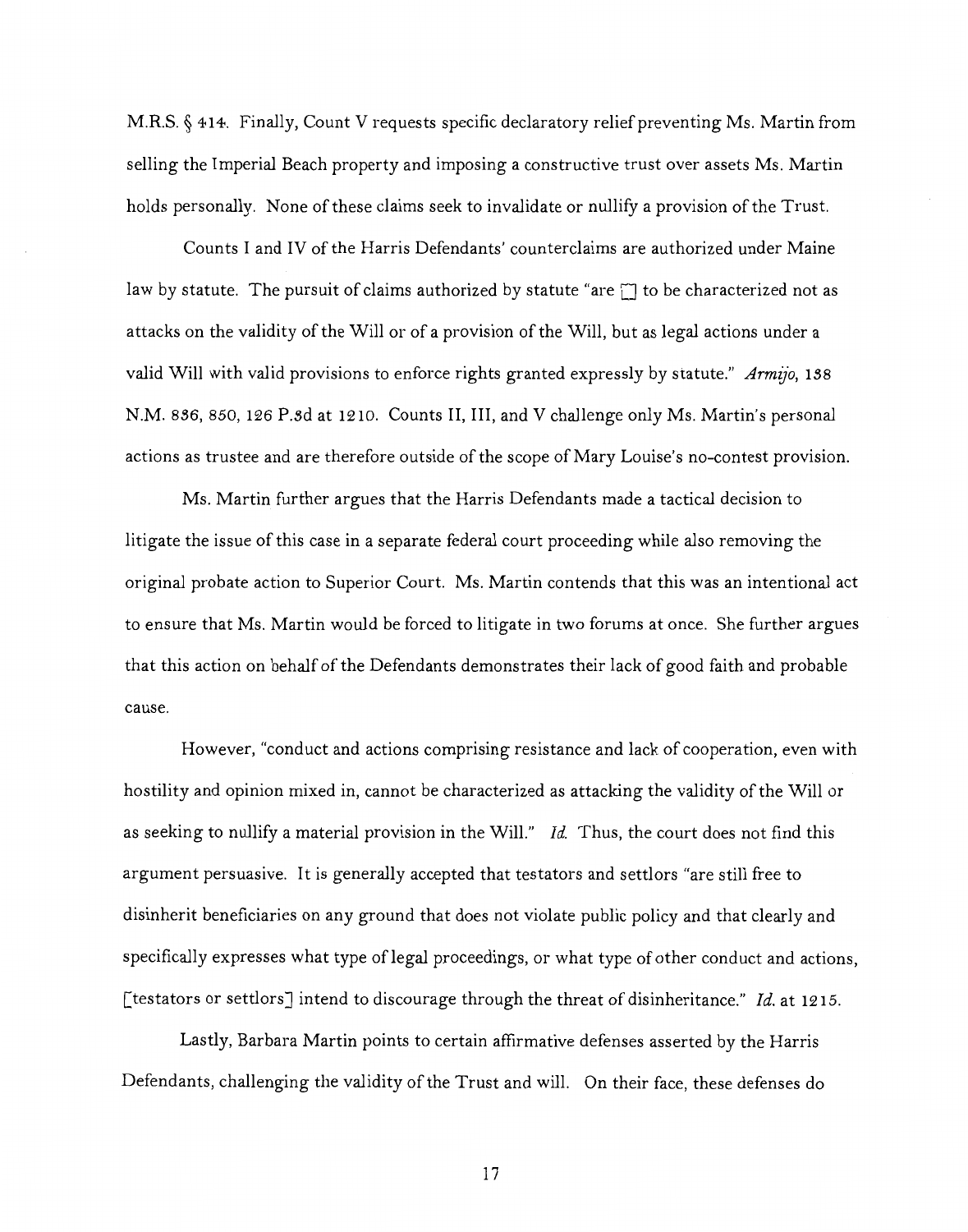meet the definitions of the no-contest provisions. However, the circumstances surrounding the Trust in particular supply probable cause for such a challenge--it was Ms. Martin who recommended that Mary Louise Mikols consult with attorney Smyth, and it was Ms. Martin who actually signed the Trust. Although there is no indication of undue influence beyond whatever may be made of those circumstances, those circumstances, coupled with Ms. Martin's position regarding the administrative trust trumping the Imperial Beach proviso, confers enough legitimacy to the Harris Defendants' position to avoid a forfeiture through the nocontest provisions of the will and Trust.

The court denies the cross-motion of Ms. Martin based on the present record. Because this proceeding is still in progress, it would be inappropriate to grant judgment to the Harris Defendants on their cross-motion on this issue.

## IV. **Conclusion**

Based on the foregoing, the Harris Defendants are entitled to summary judgment as to Count V of their Counterclaim insofar as it seeks a declaratory judgment preventing Ms. Martin from selling the Imperial Beach, California property, without the consent of other trustees and without authorization from the court. This ruling is without prejudice to revisitation in the context of an application to the court for authority to sell.

As stated in the Mary Louise Mikols Living Trust, the Trust shall continue in an administrative phase for a "reasonable period of time necessary" to complete the administrative tasks set forth in this Article Five of the Trust. The present record does not enable the court to decide what is a "reasonable time necessary" to complete the administrative tasks. The Harris Defendants' motion on Count III of their counterclaim is therefore denied.

Finally, for the reasons given above, the court denies both of the parties' cross-motions on the issue of the no-contest provision in the Mary Louise Mikols Living Trust.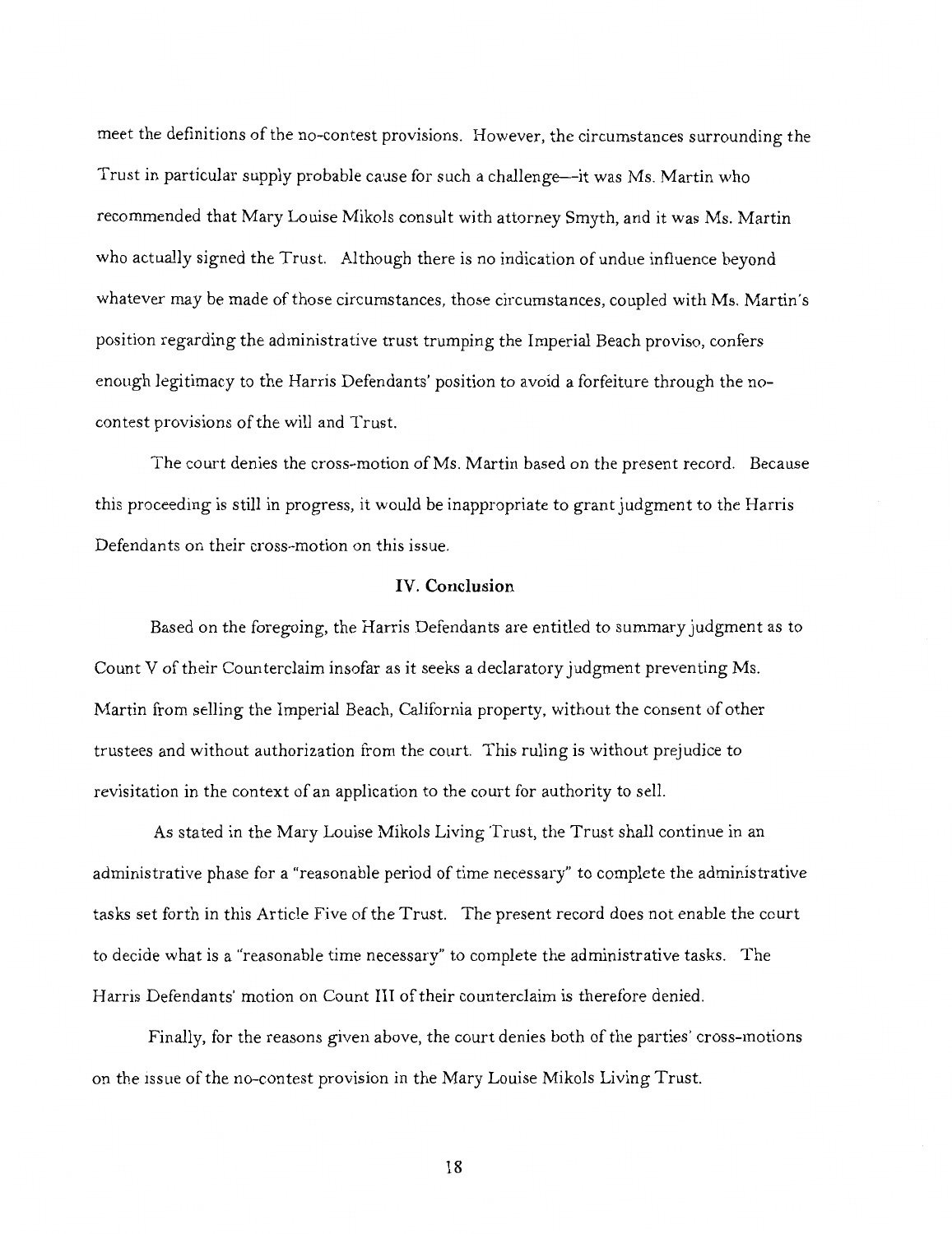The entry will be:

(1) Defendants' Motion for Partial Summary Judgment is DENIED as to COUNT III and is GRANTED IN PART as to COUNT V, in that it is DECLARED that Barbara Martin as successor trustee of the Mary Louise Mikols Living Trust does not have authority to sell the Imperial Beach Property absent consent of other trustees, or unanticipated circumstances, or a court order authorizing sale.

(2) Plaintiffs and Defendants' Cross-Motions for Summary Judgment concerning the no-contest provisions are both DENIED.

Pursuant to M.R. Civ. P. 79(a), the Clerk is herby directed to incorporate the Order by reference in the docket.

Dated: November  $1\overline{\cancel{3}}_{2014}$ 

 $A \mathbf{W}$  Horton Justice, Business & Consumer Court

Entered on the Docket: ////3<br>Copies sent via Mail \_\_ Electronic